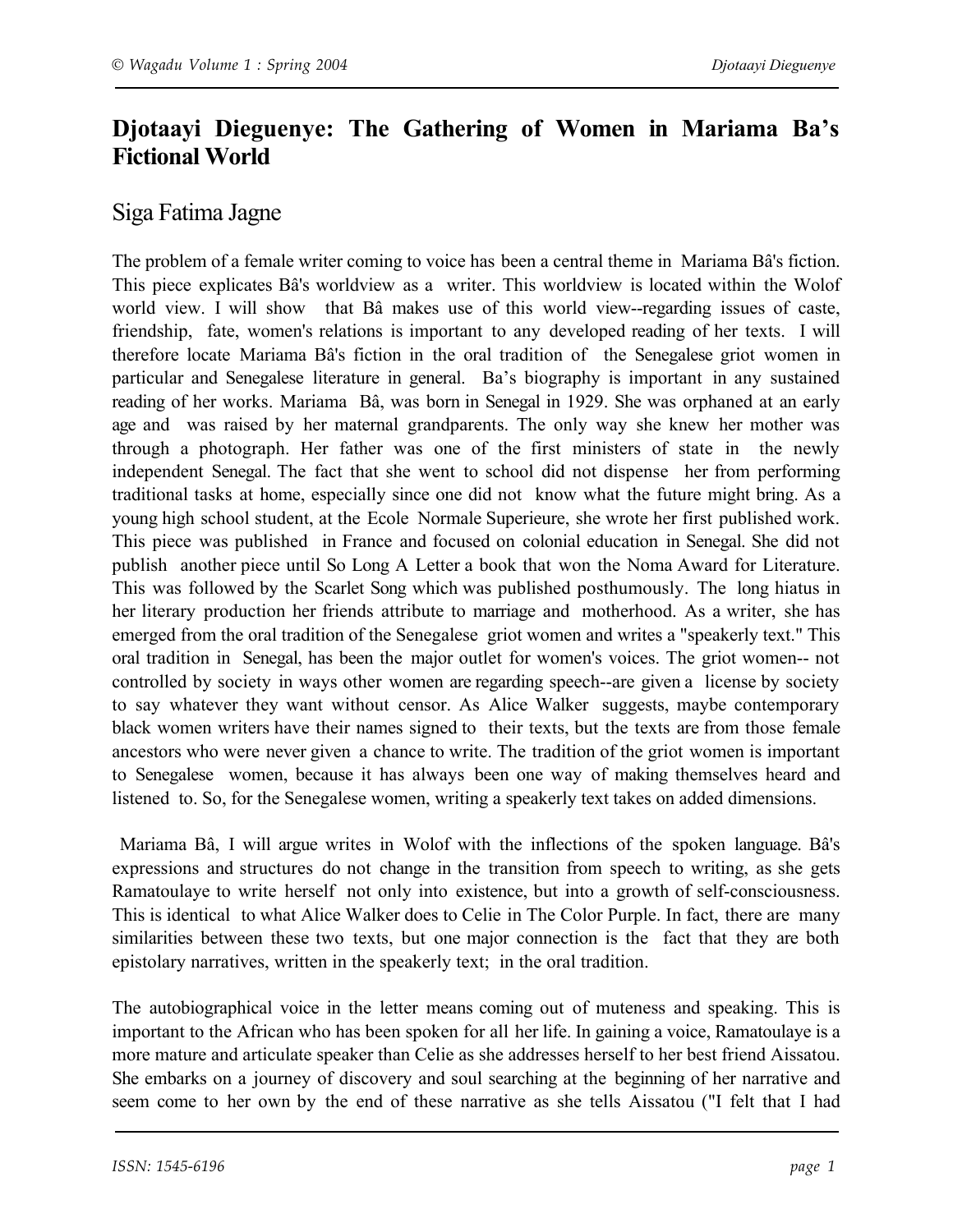emerged..." So Long a Letter, p. 88). Ramatoulaye reflects on her past to understand the present.

Ramatoulaye, is the narrator and writer of her letters, which makes her both narrator and protagonist. Therefore, in the tradition of the speakerly text, what we hear is Ramatoulaye's interpretation of what the other characters are saying in free and indirect discourse, although, at times, she uses quotation marks showing that she is quoting a character's exact words. This is important to the African woman, because as she starts to tell her own story, she does not want to tell her sister's story for her and misrepresent it. So she creates some same allowing her sisters to tell their own stories.

Ramatoulaye is educated and, therefore, assumed liberation automatically, but this is possible only up to a certain point, because Ramatoulaye lives in a society that relegates women to a certain position, prescribed by society, a position that makes women only important as long as they are identified with men. Of course it has to be stressed here that this is a postcolonial position she has been assigned to by Islam. There is also the Wolof view of fatalism that says that everyone's destiny is a fixed reality, impossible to avoid. As a result, Modou Fall sees his marrying a second wife as something destined by God. Ramatoulaye sees it as something she should accept, caught between the established order and a present given by Western education. Ramatoulaye is in a dilemma, a dilemma that her friend Aissatou did not seem to have when she chose divorce as an alternative. Mariama Bâ seems to be answering a call to speak out, but with more contradictions and opposition than the Western female writer has. Femi Ojo-Ade, whose position on feminism and women writers need to be challenged, depicts the struggle of the female African writer as a one that is located within tradition, colonialism and modernization.

Mariama Bâ as a writer is caught between tradition and the move towards modernity. This is inescapable. The contradiction in polygamy today is that the men have accepted the Western economic system and a lot of its social mores, but they refuse to give up the tradition of polygamy, a tradition that seems to have hardly any place in modern Africa.

### The Wolof

The Wolof people, geographically, are located in the Sénégambia region on the Atlantic coast of Africa. As the majority ethnic group in the region, Fatoumatta-Agnes Diarra asserts, "they have a tendency to believe themselves more fundamentally Senegalese than others."

The Wolof have had sustained contacts with foreign cultures for centuries. These contacts have left an indelible mark in the lives of the people. As a result of these contacts and the fact that they mostly inhabit the urban area, the Wolof think highly of themselves in terms of being able to adapt and change foreign cultures. However, one foreign culture that has nearly overpowered Wolof society is the culture that came with Islam. Islam therefore, becomes an important force that informs the Wolof world view.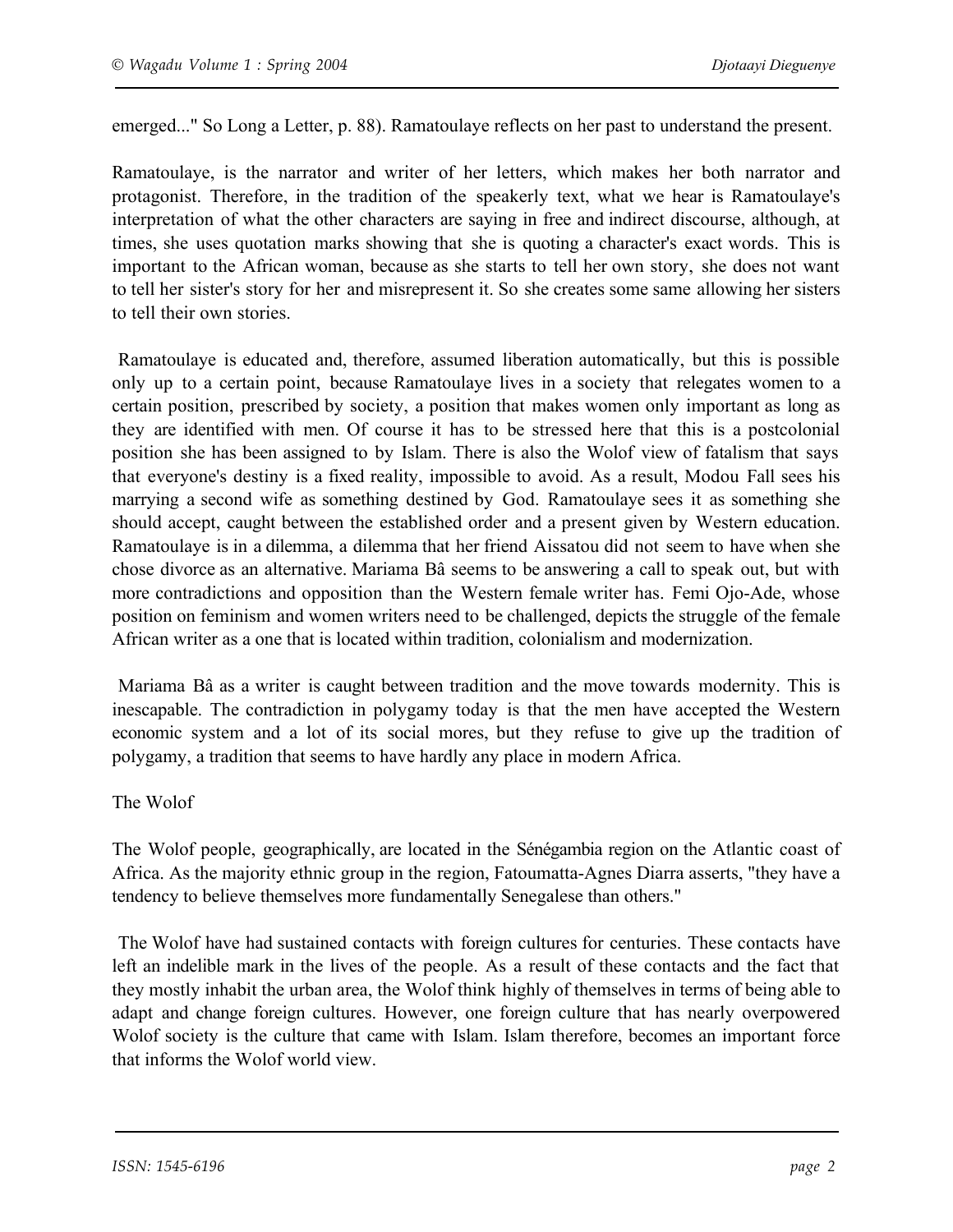What is this world view? The Wolof, as with other cultures in the world, have a way of looking at themselves and their relationship to the larger world. The Wolof have a sense of superiority over other ethnic groups and are ownership oriented as their language illustrates. The French and other ethnic groups around them have described them as, "arrogant," "haughty" and "think too highly of themselves." These comments are based on the posture the Wolof take regarding their unique culture.

As a society based on caste and family names, its biggest problem in modern times has been its inability to mediate between tradition and modernity. The caste system as archaic as it is seems, thrives today, as much as it did in yesteryears. The reluctance of the upper caste to give up caste privilege is at the center of this perpetuation.

Caste, coupled with the discourse of fatalism, coming through from both Islam and traditional practices helps the perpetuation of the status quo. From Islam, only that which suits the society is highlighted and incorporated into their ways of life. Islam, it is evident has no caste system, but from the Wolof world view there can be no society without caste. Speaking of this stratification in the Wolof Society, Abdoulaye Bara Diop explains that:

In the domain of secondary social stratification, the castes constitute, in the Wolof society, an important system from ancient times, but which is maintained with remarkable persistence. It continues to order groups, to determine their status, their functions and their comportment in reference to a social order-of old repute, but alive--though its origin is very remote within the passage of time (Translation mine).

This kind of ordering/othering is based upon the societies view of inferiority and superiority. Though this caste system is not gender based, there is a problem regarding the way the different genders are viewed.

Women, on the whole, are generally viewed as an important part of society and respected. Despite this respect, there are beliefs in the society that revolve around the evil and conniving nature of women, with sayings like, "Djiguene sopal wai bul wolu." I will explain this kind of definition of woman as a male understanding of the disruption of patriarchy. Within these schema of things is a concept and definition of the quintessential woman. This woman is the epitome of Wolof womanhood and she exemplifies the concept of "gatt lamagne, gatt tank," this type of woman is the best jabar (wife) to have. The construction of women as cheats, liars or saints, feeds into a stereotyping of women in these categories. As oppressed people, women take these definitions and turn them around on other women. This interesting contradictory relationships between women, becomes a recurrent theme in Senegalese fiction, of course presented differently from different experiences.

Ousmane Sembène, probably more than any male writer in Senegalese fiction, contributes a balanced perspective in the discourse on women. He credits these positive portrayals to his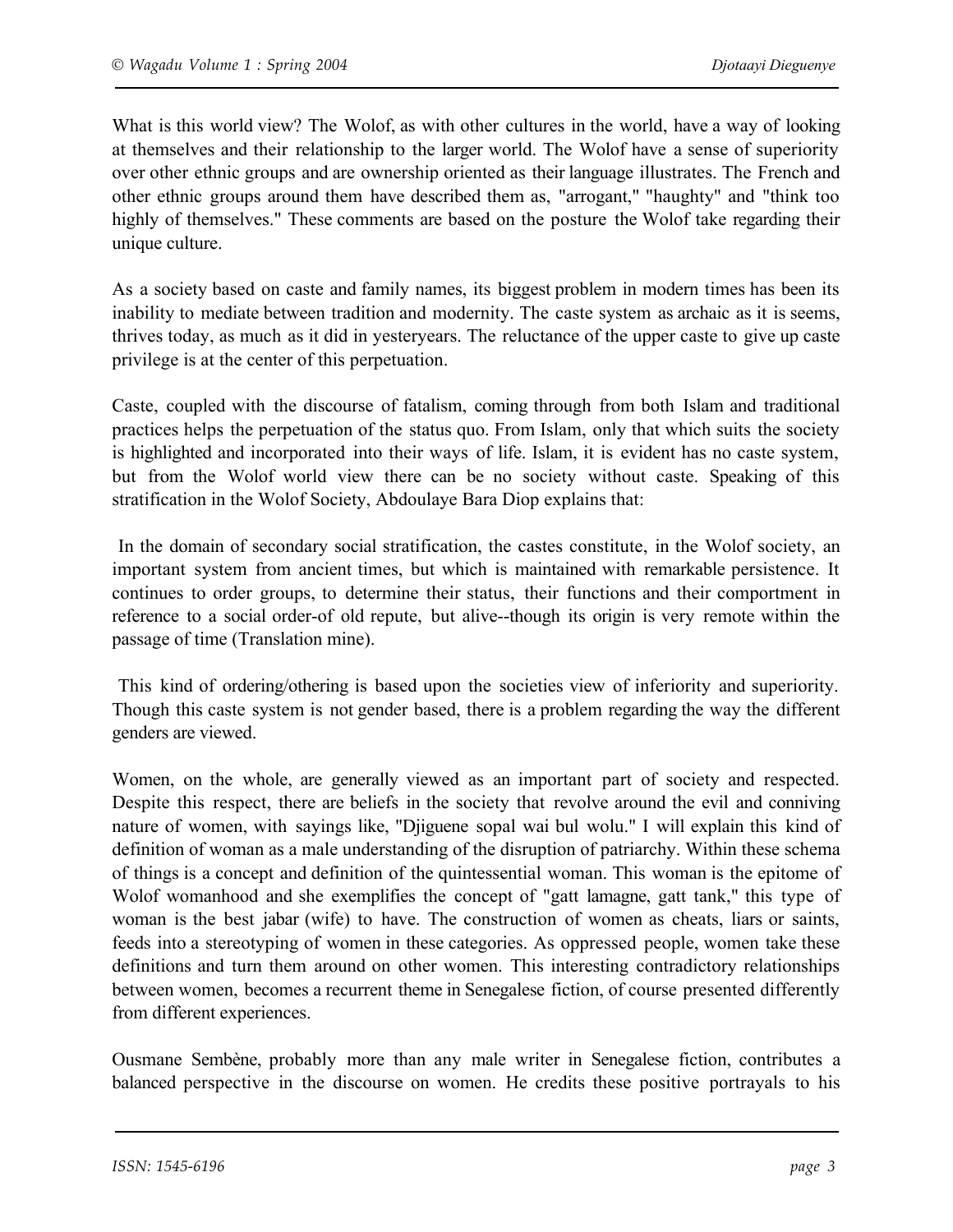experience, for what he saw growing up were powerful, resourceful women. The female writers in this tradition bring a whole new way of viewing women and their concerns. Therefore, constructions of the new knowledge of women arriving out of the particularity of female experiences finally joined the landscape of Senegalese literature that was male-dominated (at least the written aspect of the literature). Perhaps, no one is as poignant as Mariama Bâ in presenting the view of the women and the tensions inherent in such a presentation.

Claims of universality can be made about Mariama Bâ's work. Mariama Bâ herself, in her intellectual endeavors, has a sense of this universality. But, at the same time she understands the particularity of the Senegalese (mainly Wolof) experience that she is writing about. She explains, "...there is a cry everywhere, everywhere in the world, a woman's cry is being uttered. The cry may be different, but there is still a certain unity" (Emphasis mine). Without her particularly being situated in an Islamic Wolof society and having an Islamic/Wolof world view, she could not have written these specific texts of hers in the context that she does.

Situating Bâ in this Wolof world view requires defining her positionality and the different locations she inhabits. Even though Bâ locates her self as "an average Sengalese woman," the spot she inhabits is anything but average. She is a daughter born into high caste in a society where caste impacts on one's life. Caste determines ones status in life--in the sense of expectations. Caste, like color is not something to be worn or discarded depending on one's whim. Bâ's status as a guer distinguishes her and places her in a position that is different from that of other women who belong to the lower castes. By virtue of the circumstances of her birth, some kind of 'superiority' is assumed. The fact that she is western-educated complicates matters further and puts her into a whole new category. Even though western education does not keep one away from the daily duties of a woman--there is always the option of choices that are otherwise unavailable. Throughout Une si longue lettre/So Long a Letter, as Irene D'Almeida points out, the discourse of choice becomes central in the text.

Ramatoulaye and Aissatou always have the privilege of choice, as opposed to the non-western educated women in Un chant ecarlate/Scarlet Song like Coumba, Ouleymatou and Yaye Khady who seem to have little or no choice in the kind of lives they live, or even Binetou whose economic circumstances limited her choices. In reading Bâ, one then has to interrogate the interlocking systems of oppression of women in Dakar, Senegal. Caste, education and class become important in this kind of discourse.

Bâ automatically assumes the knowledge of how these three systems interact, as she discusses these systems of oppression, while not always naming them. Her positioning as female, muslim, guer, western-educated, orphaned, mother and a divorcee inform her experiences and the different tensions inherent in these multiple positionings.

How does Bâ's politics of location inform her intellectual project? Bâ's theoretical and practical concerns lie in the subjectivity of the Senegalese woman under multiple layers of oppression,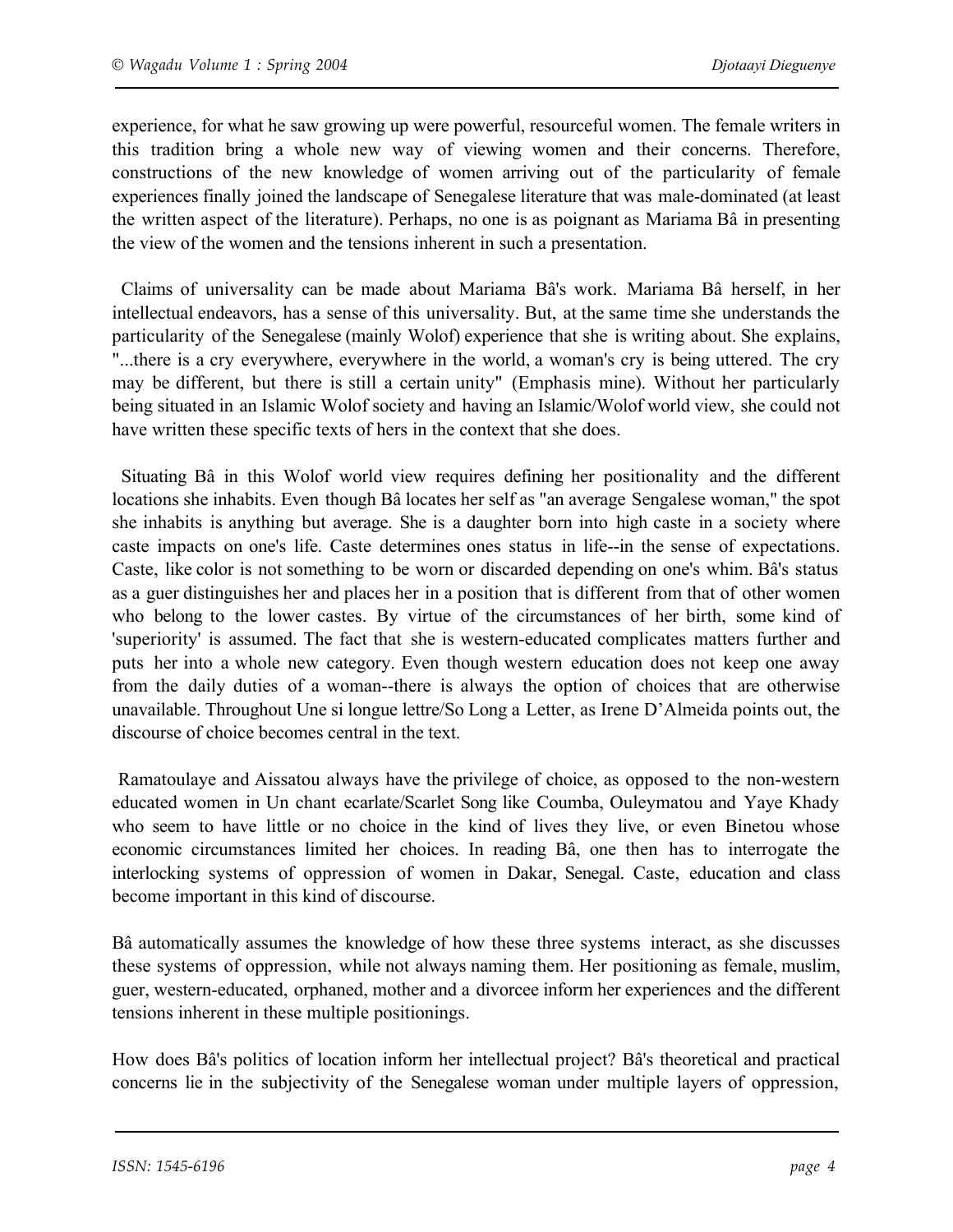under the guise of tradition-- tradition here denoting something static. Senegalese society in general and the city of Dakar in particular is by no means inert. The city of Dakar, economically, structurally and culturally is continually changing. So, to claim a static culture and tradition is problematic. Mariama Bâ herself, believed that the mission of the writer in Senegalese society was to write against, "the archaic practices, traditions and customs that are not a real part of our precious heritage."(Preface to So Long a Letter).

These are issues Bâ raises in trying to understand the logic behind the often contradictory world view of her society. Bâ's canvas covers the different women in her society and their locations. As a female writer, Bâ is interested in a world where women will have choices and where monogamy is the order of the day. This world can only become a reality when women re-examine their relationships with each other and with that of their men. The goros, the xarits, the wugg etc. are all taken into account in this struggle.

Entering Bâ's fictional world then, the most important and successful aspect of her literary presentation is, perhaps, her use of language (especially Wolof concepts). Bâ's texts, though written in French, show evidence that her use of language is situated in the tradition of the tagg of the griot women. This poetic act of extolling virtues, takes the Wolof language to its highest forms. So when one reads Mariama Bâ's texts, in essence, what one hears is this highly specialized poetics. The style in which both her letters and prose are written is informed by this style of tagg. At the same time, within the tagg, she uses the xas style, a style that shows contempt for the person receiving the xas. The Wolof language and Wolof concepts, therefore, become central in locating Mariama Bâ's work.

" TAGG"

In the beginning of both her texts, A Scarlet Song and So long a Letter, Bâ starts by extolling the virtues of her characters. In So long a Letter, Ramatoulaye starts her intimate letter/diary by extolling and invoking her lifelong friendship (xaritya) with Aissatou:

Your presence in my life is by no means fortuitous. Our grandmothers in their compounds separated by a fence would exchange messages daily. Our mothers used to argue over who would look after our uncles and aunts. As for us we wore our wrappers and sandals on the same stony road to the koranic school; we buried our milk teeth in the same holes and begged our fairy godmothers to restore them to us, more splendid than before...

This calling on Aissatou by Ramatoulaye, reaching into the past to show how important their friendship has been and continues to be, is significant for this tagg. This tagg is not much different from the one Bâ dedicates to her Uncle in Scarlet Song. The dedication of the book to her uncle takes the form of a tagg poem. These two taggs set the tone for the two novels. Without this kind of grounding in the tradition of the griot, Mariama Bâ's texts would have felt and read differently.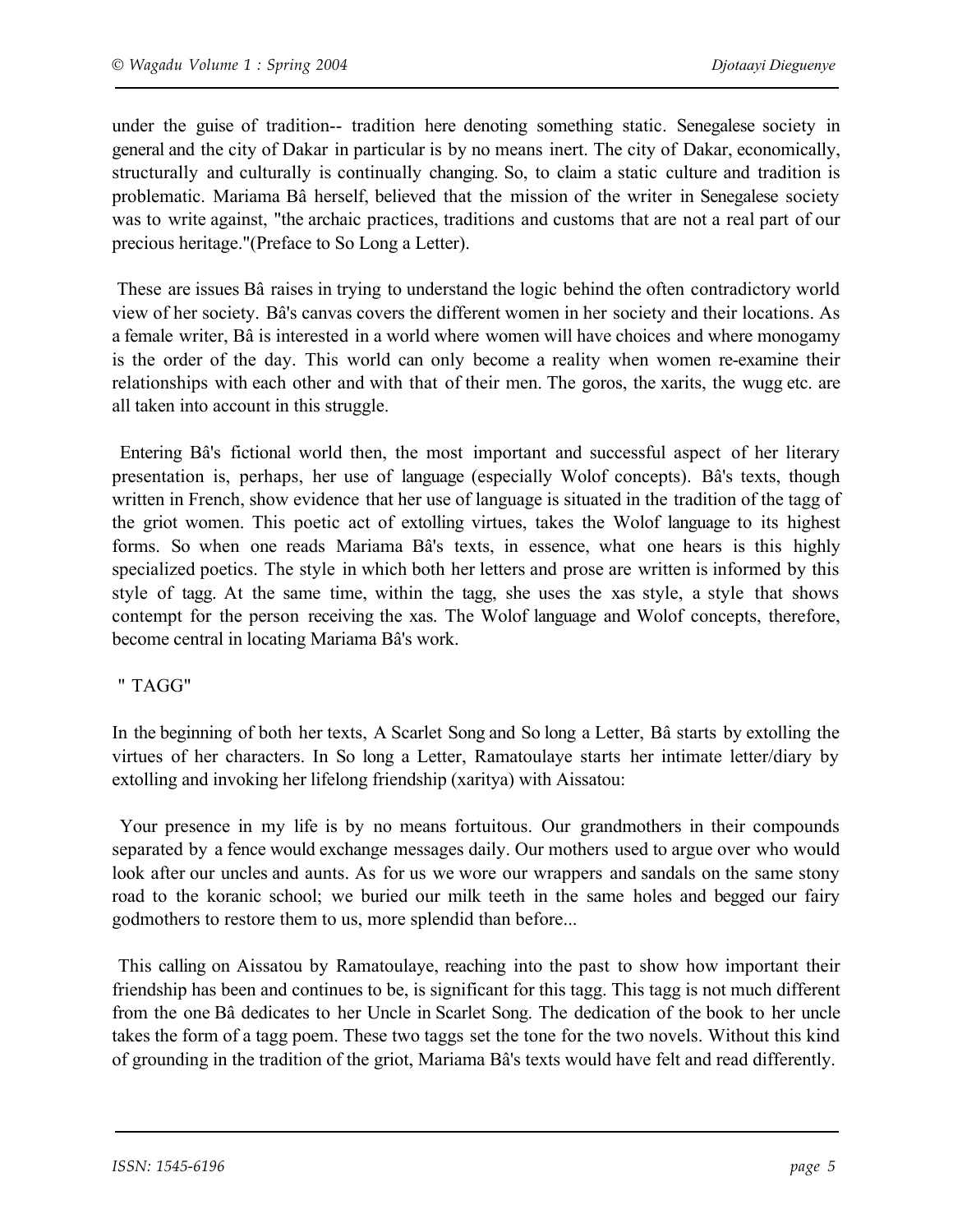The tagg, in the first instance, is used to call on and strengthen a xaritya that has gone through different changes and experiences. Even though the a letter is utilized in the tagg, it is because Aissatou is located across the Atlantic Ocean. The letter becomes the only link between Ramatoulaye and Aissatou as they inhabit two geographical spaces mediated by a body of water. This letter, it should be noted, is not written to anyone else but Aissatou. This is important, especially when looking at the way Ramatoulaye begins the letter with the 'tagg', because Aissatou is the 'xariti ben bakan.'

Aissatou shares in Ramatoulaye's tears and joys. In the serious matter of announcing her husband's death, Ramatoulaye calls on Aissatou three times to call her attention to the seriousness of the matter she is about to discuss. She has to remind Aissatou of the fact that memories are "the salt of remembrance" (p. 1) and the memories they share go back a long way.

Unlike the tagg poem for Aissatou with its intricacies, the 'tagg' poem to her uncle, Ousmane Macoumba Diop, has a clear purpose. This man is evidently someone who has touched Mariama Bâ's life in ways she cannot even begin to describe. He is obviously an extremely religious man, as the poem points to with words like, "prayers", "virtue", "piety", "solemn", and so on and so forth. It is no coincidence then that she presents us with a character like Djibril Gueye, who is the epitome of piety-- the monogamist, the religious, the respecter of women and the "levelheaded" one. Djibril Gueye is the epitome of what men should aim to be like according to Bâ. The praises that are sung about him in Scarlet Song show the respect and admiration his "creator"(Bâ) has for him. Through Ousmane, his son, the admiration for Djibril Gueye grows. But Oussou's admiration is reciprocated by his father's admiration. Djibril Gueye's admiration of his son is without equal. In his tagg of Oussou, he explains why Oussou deserves his praises.

This form of tagg, a praise of gratefulness, is a common one. It can take place amongst relatives, close friends and neighbors in public and in private but always ending in the form of a prayer. Bâ's presentation of this tagg is true to its original in Wolof. In this is the kind of tagg many a child lives for to hear from their parents and loved ones. This tagg, as in others, there is a listing of deeds that are highlighted. Ousmane's success would have been irrelevant if he had not sent his father to Mecca, to perform the Hajj. Children's worth are based on how much they honor their parents. This of course has its problems, which include parents total control of their children's lives.

The tagg from the "griots, goldsmiths and laobes with their honeyed language"(p. 7), the members of the lower castes, comes with a price tag. Lady Mother-in Law, has to buy her tagg coming from a poor background. Having known poverty, she rejoiced in her new-found happiness. Modou fulfilled her expectations. He would thoughtfully send her wads of notes to spend and would offer her, after his trips abroad, jewelry and rich boubous. From then on she joined the category of the women 'with heavy bracelets' lauded by the griots. Thrilled, she would listen to the radio transmitting songs dedicated to her.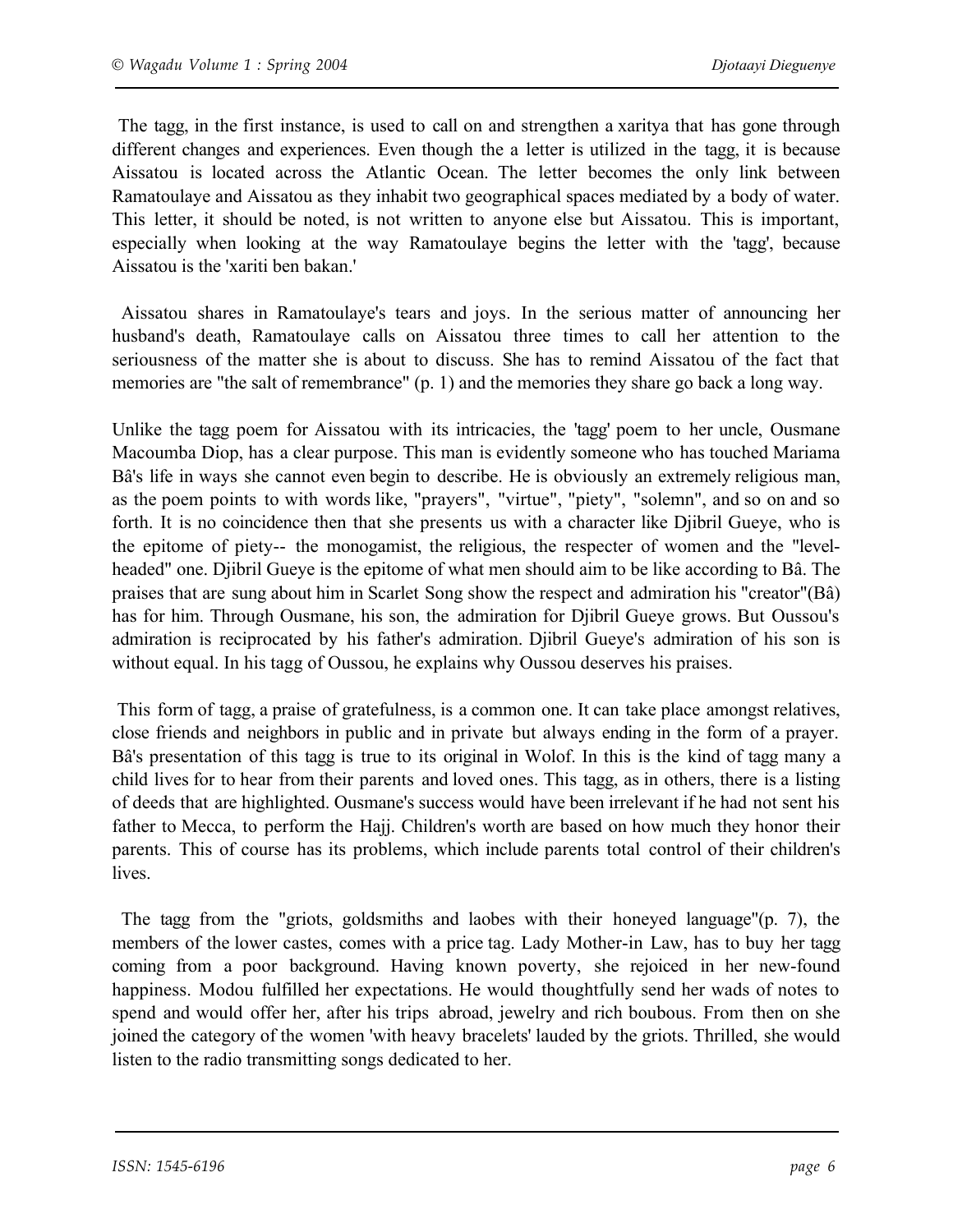Sharing her tagg in the public sphere makes Lady Mother-in-law feel good about her achievements. When her name is broadcast over the radio it makes her feel important and accepted into "high society." The fact that she has been awarded a space/position within the sorority of women "with heavy bracelets" makes her revel in a false sense of security. Bâ presents her situation to show that she was not aware of the temporality of her newfound wealth. In this context, the 'tagg' becomes a 'djei' because Lady Mother-in-law would have never received this kind of attention if Binetou did not marry Modo Fall.

 In a different context in Scarlet Song, Yaye Khady also gets her share of public tagg -- something she has always dreamt about and never thought possible--when Oussou marries a white woman, Mireille. With Ouleymatou in the family way with Oussou's child, Yaye Khady rejoices: finally, she is going to have her day in public. When the day comes, Yaye Khady won't be outdone.

Yaye Khady's narcissism always undercover comes out in full force as she participates in and does what is "required" of her in this naming ceremony. She feels redeemed in front of her age mates after the disastrous naming ceremony of Gorgui during which she was shamed. "At last she had her day of glory among her peers" (p. 134). The flattering to coax money out of the hands of the guers goes on with more and more taggs. Of course at such a gathering the tagg is done mostly for financial gain, as the praises of "the open-handed ones" are sung. Bâ gives faithful representations of these taggs in translation. It is evident she admires them for their literary finesse but, she also critiques the practice; especially in instances, were it is not genuine, but just done for financial gain.

For Ousmane Gueye, the public tagg brings complications in his life. Ouleymatou uses Mabo the Dialli (griot) as part of the seduction process to "get" Ousmane. The Dialli made Ousmane feel good about his roots and determine that he was doing the right thing by being with Ouleymatou. The words the Dialli uses are carefully chosen and meant to touch on Ousmane's heartstrings. Who will not be moved by high praises of one's ancestry? This is the human weakness, the tagg exploits. Regardless of class, and economic positioning, when one is reminded of one's glorious past, pride abounds.

In all its forms the tagg, therefore, operates as a way to show thanks and appreciation; to goad one on to release money; to praise one's ancestry and to ensure that things move smoothly at public functions, despite the fact that sometimes it has the opposite effect. Ramatoulaye complains about receiving the same calibre of praise as Binetou; when in her calculations she should have received the most praises, because she had been married to Modou for a longer period of time and has twelve children and Binetou has only three. She sees this as hypocrisy on the part of her in-laws. "Our sisters-in law give equal consideration to thirty years and five years of married life. With the same ease and the same words, they celebrate twelve maternities and three. I note with outrage this desire to level out, in which Modou new mother-in-law rejoices" (p. 4).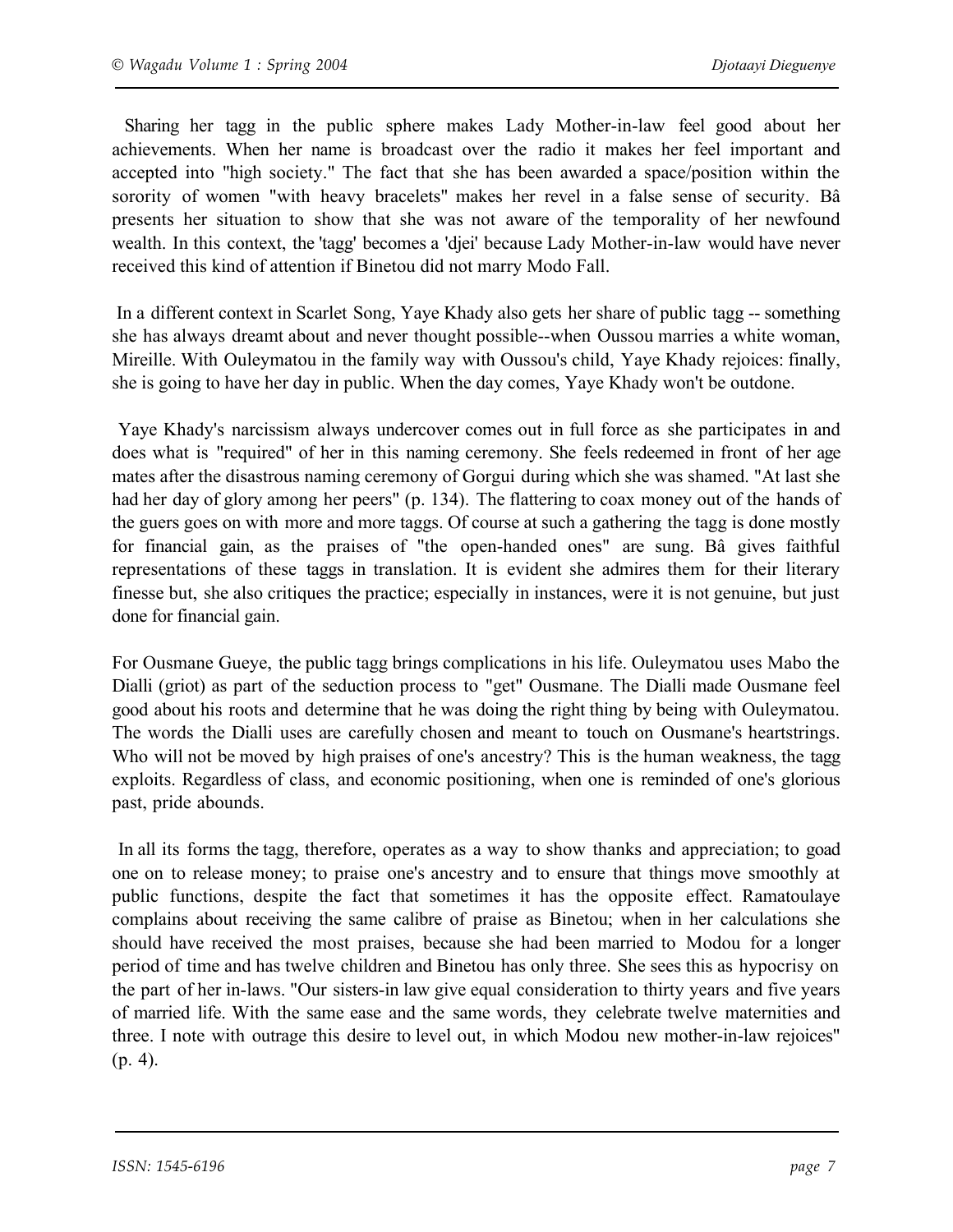The tagg, as the above examples have shown, is deeply rooted in the griot tradition of praise poetry. A form that can be both spontaneous, well-thought out and defined. Mariama Bâ's literary roots, I will argue then, are deeply rooted in the tradition of the griot.

'Mirasse', 'Xas' and 'Aha'

In So long a Letter, Ramatoulaye's reflection on her life takes place during her tenge. This is when a woman is sequestered to mourn the death of her husband. It is a period of solitude, prayer and reflection. The interesting thing is, however, men do not have to go through this same process when they lose their wives. During the time of reflection that is afforded her, she uses to contemplate on how the choices she has made in the past have impacted her life. Ramatoulaye decides to evaluate the man she had married with "the ear" of her friend Aissatou. She justifies sharing the most intimate details of her life with Aissatou by stating: "the mirasse commanded by the Koran requires that a dead person be stripped of his most intimate secrets; thus is exposed to others what was carefully concealed" (p. 9). In keeping with the requirements of the mirasse, Ramatoulaye goes on to reveal the details of Modo life she never thought of revealing. Mbye Cham notes that:

In extending the conceptual boundaries of 'Mirasse', the novelist is able to provide Rama with the structural and, indeed cultural framework within which to undertake a comprehensive exposition (depouillement) of intimate secrets of married life with Modou Fall, particularly the latter's weakness as a human being and the effect of this on their relationship.

The fact that Modo Fall dies of a heart attack is a shock to Ramatoulaye. "Modo is dead. How am I to tell you? One does not fix appointments with fate. Fate grasps whom it wants, when it wants"(p. 2). This strong belief in fate, tied to her Islamic religion and the Wolof worldview, "lu yalla dogol, Diam mun si dara" (what god decides, man can do nothing about), is what pulls her through the difficult time.

Modou's death is a rapid death for someone who had accumulated so much aha (sin)in his life. It is widely believed in Wolof society that a major sin, such as the abandonment of one's wife and children, deserves a fate no less than an "ugly" death-- Modou Fall deserved this kind of death. Thus, because God "never sleeps," Modou is "embarrassed" in death. Aminata Sow Fall, a Senegalese writer notes that shame is something to avoid in Wolof society:

A sense of shame used to be something to avoid. WE are afraid of shame. There is a Wolof proverb that affirms "It is better to die than to know shame." People have been known to commit suicide because of a scandal that caused them shame. Today because of material goods, because of money, people have lost their sense of shame or scandal.

Modou Fall had lost his sense of shame and thought that money could right all his mistakes. It is discovered, according to Ramatoulaye, that he died "without a penny saved. Acknowledgement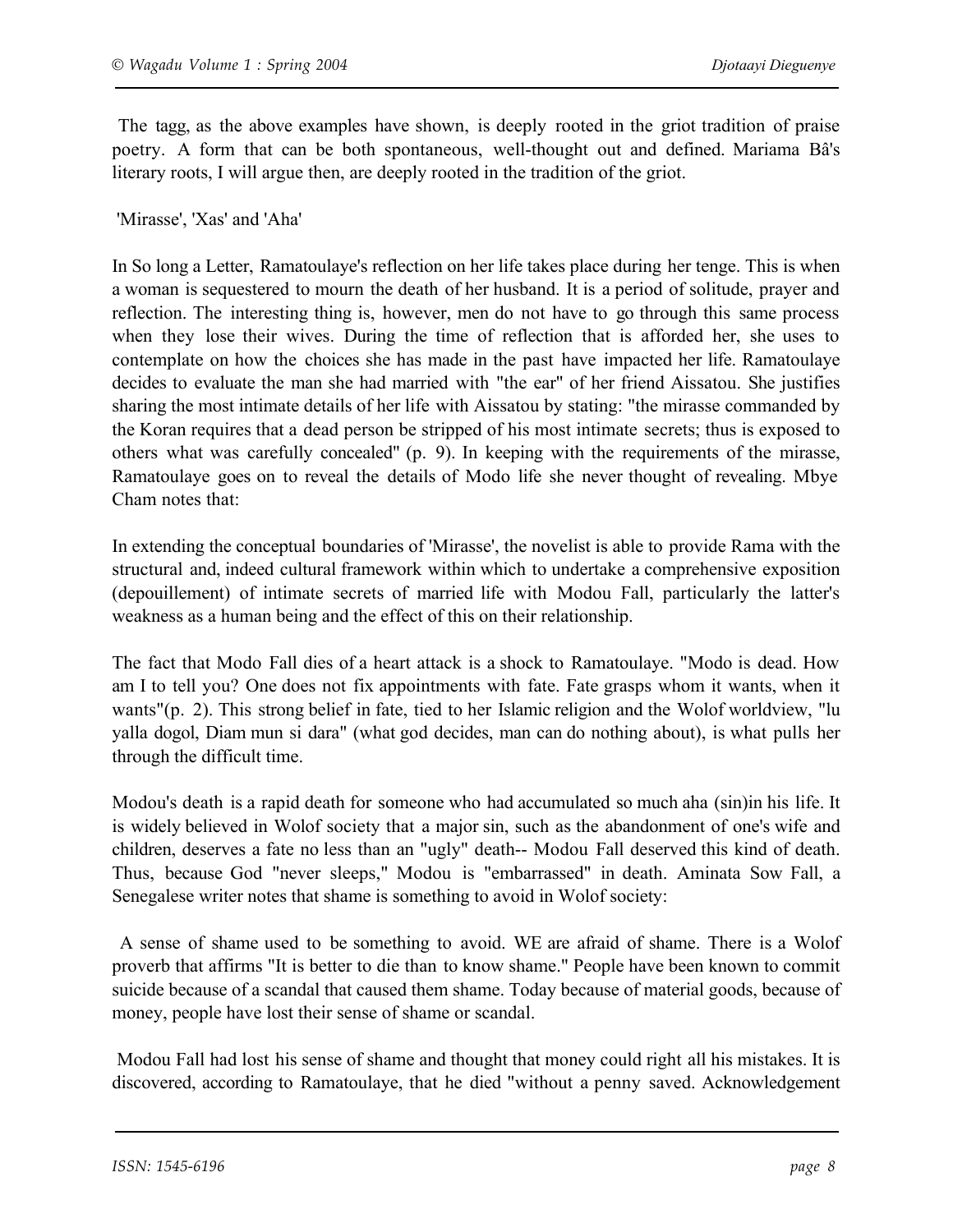of debts? A pile of them: cloth and gold traders, home-delivery grocers and butchers, carpurchase installments" (p. 9).

At the time of his death, Modou had abandoned Ramatoulaye, his first wife and their children for the younger Binetou, a friend of his oldest daughter. This type of abandonment (a form of betrayal known as 'ur') is frowned upon by the society, but Modou sees nothing wrong with his actions. He is going through a mid-life crisis and needs a young woman to make him feel young again. Modou Fall's belief in having "fresh blood" with a young wife is what leads him to Binetou. In the prime of his life when he is supposed to dedicate his whole life to Allah, it is more important for him to have a young woman than to have any orderly life he and Ramatoulaye may have had.

This position that Modou is located within is contradictory. Mariama Bâ makes it clear that the men in her fiction do not always follow the precepts of society (religious and traditional). On one hand, Modou knows and understands that tradition frowns upon abandonment; yet, as a man, tradition sanctions more than one wife and, usually, it is understood that the wife one takes in middle age is a young virgin. How does he reconcile these tensions in his life without committing sacrilege against tradition? Bâ offers some clarification regarding what Islam has to say about the taking of more than one wife: "A man must be like an evenly balanced scale. He must weigh out in equal measures his compliments and his reproaches. He must give equally of himself. He must study his gestures and behavior and apportion everything fairly" Scarlet Song, p. 7). With a prescription such as this one, no man is qualified to have more than one wife. Because what kind of man will be able to be so fair-minded so as not to go against the teachings of Islam.

Modou Fall, evidently does not have the presence of mind or the tenacity needed to have more than one wife; as "in loving someone else, he burned his path both morally and materially. He dared to commit such an act of disavowal" (So Long A Letter, p. 12). Modou Fall, Mbye Cham at this point will argue, has a "selective adherence to tradition." This selectivity is based upon the idea of privilege, but never taking the responsibilities that come with one's privilege. This puts Modou Fall in a space where he cannot transform his possibilities from the positions he inhabits. Transforming tensions that result from his multiple positionings is something he is incapable of.

As a result of this inability to transform his situation, Ramatoulaye now has the right to call him out on his indecencies and blatant disregard for tradition where his first family is concerned; thus, the use of the xas. It should be pointed out at this moment that the concepts xas, mirasse and aha are used concurrently in the text. The occasion Ramatoulaye uses to lash out indirectly at Modou is when Tamsir, Modou elder brother, proposes marriage to her. She decides that her voice, which was silenced during thirty years of marriage, would be heard. She names what she sees as Tamsir's lack of regard for her in a violent sarcastic xas.

 Ramatoulaye's torrential tirade is a result of what she considers an affront to her sense of agency. She says she commits this act of verbal violence to get back at Tamsir for announcing Modou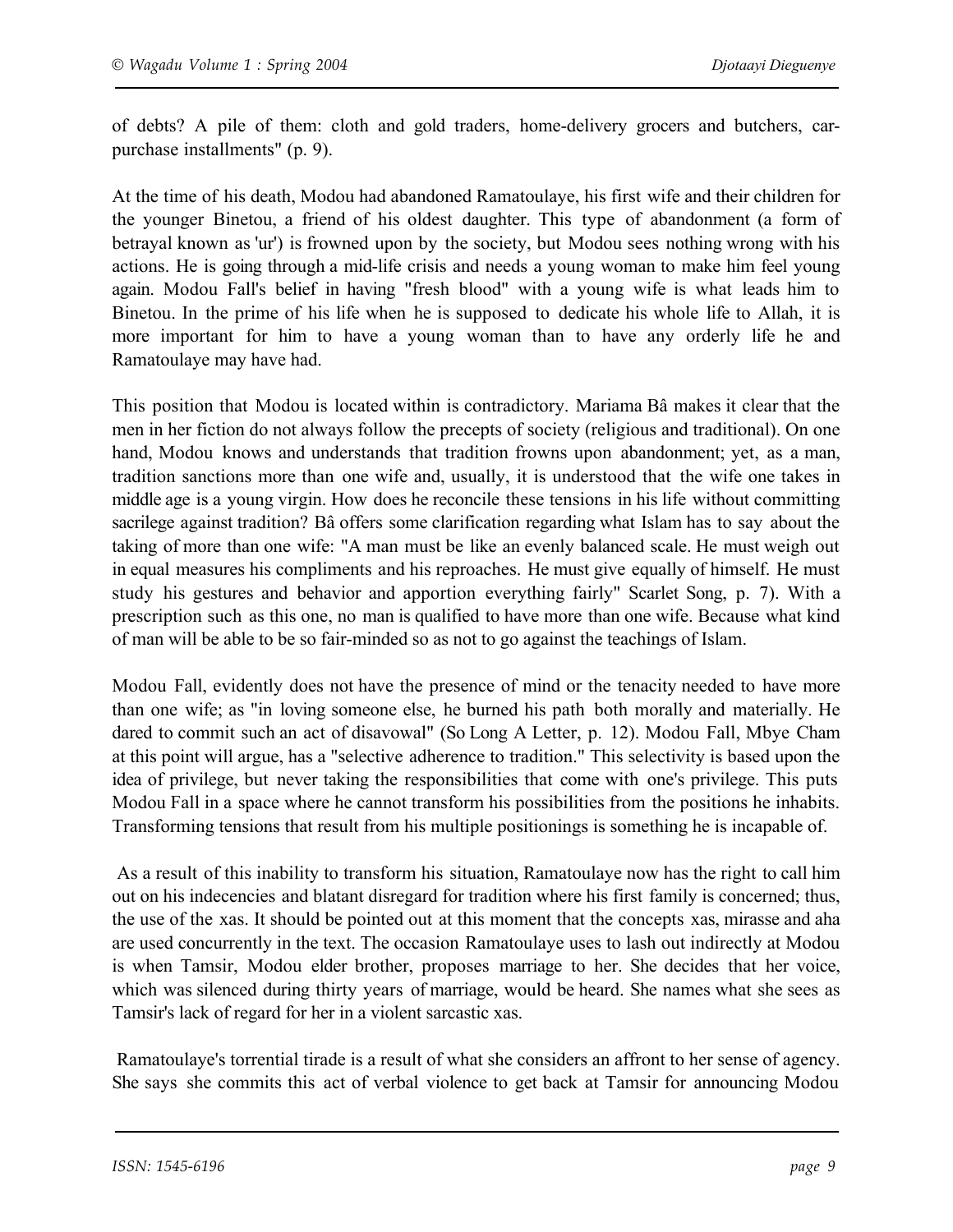marriage to her years earlier. But, it is more than revenge. It is an act of courage for Ramatoulaye to speak up about her feelings. Tamsir bears the brunt of her anger that she has bottled up over the years. Tamsir becomes the whipping boy for Modou Fall, whom she did not have the chance to xas before his death. All the anger Ramatoulaye had kept under wraps due to Modou treatment of her and her children surfaced in her somewhat misdirected anger at Tamsir.

What Mariama Bâ does in this xas episode is to call to the attention of her readers that silence does not always mean a lack of agency. When the occasion presents itself, women are as capable as men in defining their needs and wants. She is also leveling a critique of the use of women as property under the guise of custom. In this process of wife inheritance women are exchanged and discarded as goods rather than as human beings with rights. A custom thought of to keep children within a family, wife inheritance is widely abused nowadays. Customs, Bâ seems to be saying, have their place in regulating society, but it is when people want to practice customs without all the responsibilities that come with them that they become problematic.

Tamsir wants to practice the custom of wife inheritance but cannot even afford to feed his own wives and numerous children. For a custom designed to financially and emotionally help a widowed woman, his request is unreasonable. His lack of resources and any kind of emotion for Ramatoulaye makes him unsuitable for the task at hand. He only sees Ramatoulaye as a "milch cow" to exploit.

The exposure of Tamsir's motives in public (he is accompanied by the Imam and Mawdo) coupled with the disclosure of Modou indiscretions to Aissatou, locates the xas within the concept of the mirasse, as these two terms work hand in hand to situate the aha.

### Women and Caste

It is necessary to further explicate Bâ's fictional world by examining the caste system and women's relationship to it. What is caste and how does it operate in Bâ's fictional world? The caste system in the Sénégambia area is as old as the histories of the people who inhabit the area. It needs to be suggested at this point that not all ethnic groups in the area have caste systems. The four major groups with the most sophisticated caste system are: the Peulh, the Toucouleur, the Wolof and the Mandinka. What concerns us as we read Bâ are the Wolof and the Peulh systems which are similar in a great many ways. The caste system in Sénégambia is occupationally based and not always economic. I will try to briefly explain a complicated system:

The Guers: This is the highest caste in the caste system. It comprises the descendants of nobles and farmers. In the past, supposedly, this group ruled the various kingdoms in the region before the advent of colonialism.

The Guewals: This is the second highest caste in this man-constructed hierarchy. The praise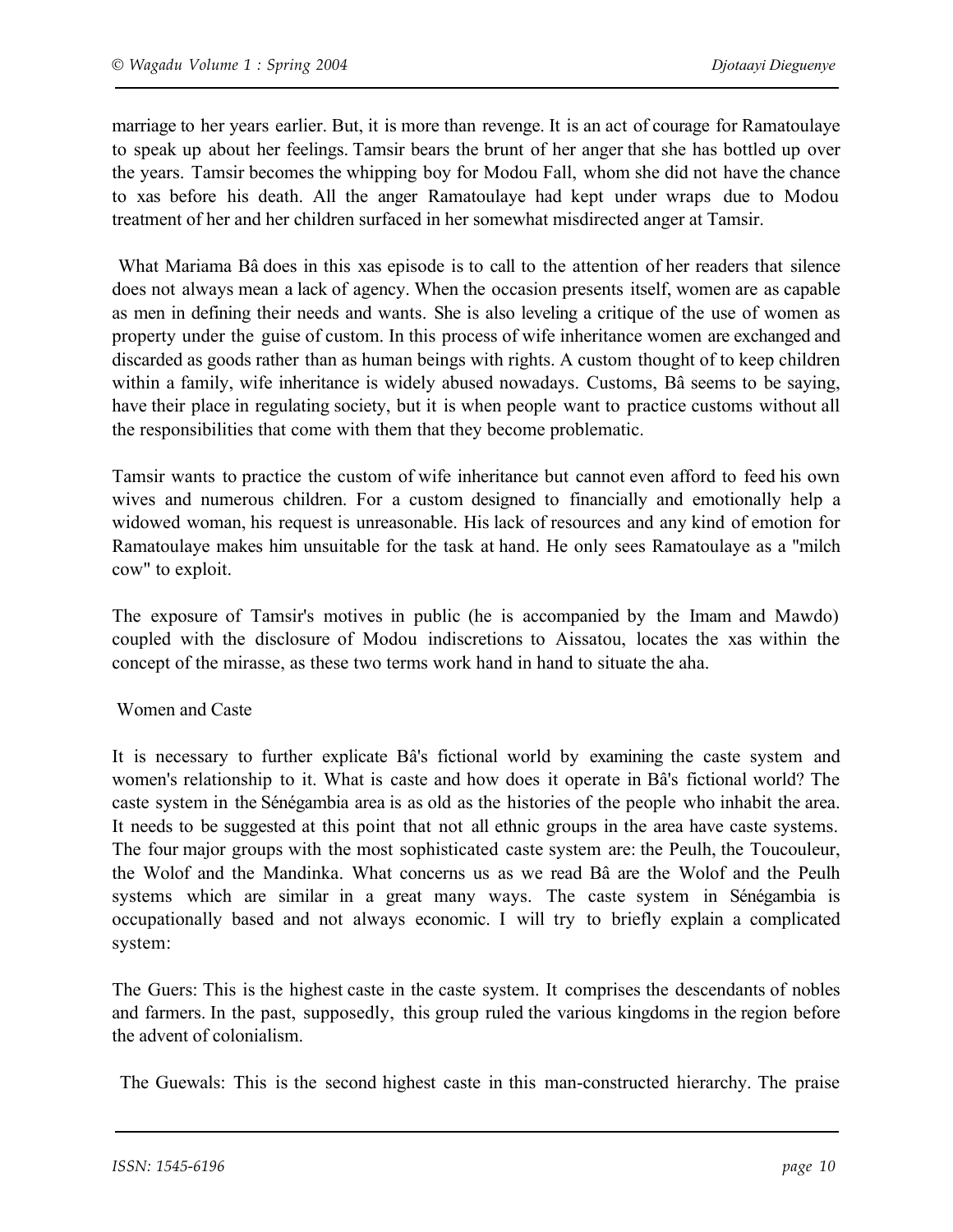singers, the poets and the guardians of history and culture form this group.

 The Tegg: This caste is made of highly skilled members who work with metals. They work with the elements of water and fire, a skill that requires mathematical abilities, scientific know-how and creativity.

The Woodeh: This caste, also highly skilled, works with leather and wood. They are mostly the artists of the society. Of course this situation is being challenged as gifted artists from all castes practice their craft.

 In Bâ's fiction the issue of caste is well woven into her texts. Her stance is one of resistance. She creates the possibility of a relationship between two women from two different castes. In Aissatou and Ramatoulaye, a tegg and a guer come together in a friendship based on equality and mutual respect.

Evidently, these two women have transcended the boundaries drawn by caste. Tante Nabou, Mawdo's mother and Aissatou's mother-in-law, cannot transcend the parameters set-up by her society. To her it is each to his/her own. Mawdo's marriage to Aissatou is perceived by her as an affront to her noble birth. Mbye Cham suggests that:

Tante Nabou's demarche is cool and subtle, quite in consonance with the canons of comportment of her noble origin. Her relationship with Aissatou is cold and antagonistic. She looks down a long 'geer' nose on this upstart 'tegg' (blacksmith) from which it is her honorable mission to wrest her son whose caste sin she cannot bear to live with.

For people like Tante Nabou the past cannot be separated from the present, from the future. Her world view (the kind Bâ critiques), rests on the belief in "ancient properties." Tante Nabou believes that as one who is descended from a long line of notable nobles, she is superior to the members of the lower castes. Her belief in perpetuating the traditional way of life, is informed by her annals of history that teach her that there should be no intermarriage between the castes. Caught between tradition and modernity, she opts for the glorious days of the past in which people respected the old ways and lived faithfully by them. For someone of her standing, female solidarity has no meaning, because she cannot transcend caste to transform her possibilities.

Mariama Bâ, in her presentation of a woman like Tante Nabou, shows the problem involved in locating a female solidarity: as caste, age and "bloodlines" become more important than being female. Aissatou's crime, as Bâ presents it, is marrying the man she loves despite the fact that he belonged to a "superior" caste. Tante Nabou, Mawdo Bâ's mother, and Aissatou's mother-in-law, totally disapproved of this kind of "rah" (mixing). She does not want grandchildren who will be located in a position where they will suffer from the violence of xas because of the "inferior" blood inherited from their mother. Therefore, from the day Mawdo Bâ married Aissatou, Tante Nabou lived exclusively to get Aissatou out of the household.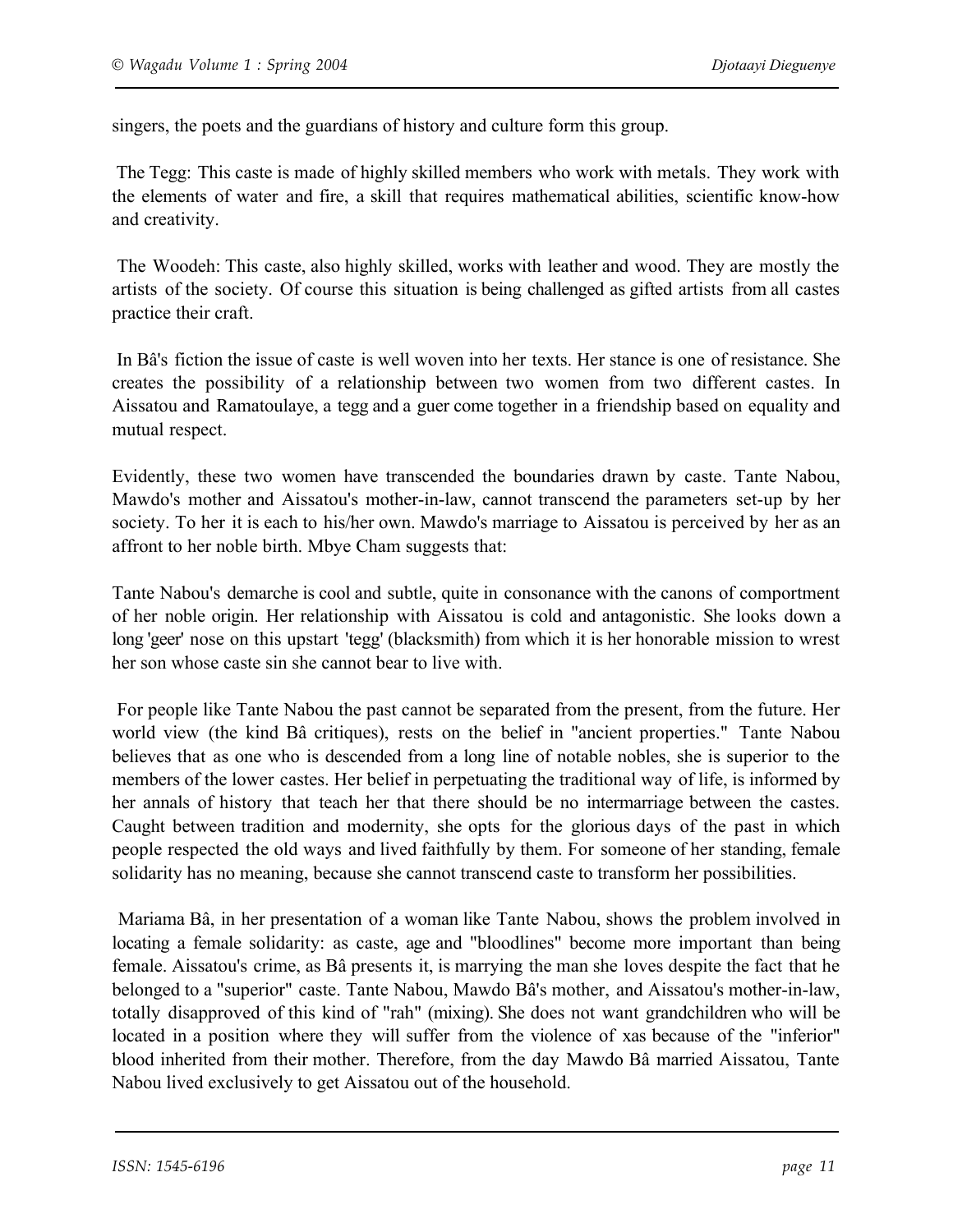Thus, Tante Nabou embarks on a journey of renewal of her roots that will purge her family of Aissatou. She travels to Diakhao, the place of Bour Sine her revered ancestor. In Diakhao, she reexamines her location vis-a-vis her son and daughter-in-law, Aissatou. She becomes more determined than ever after her ritualistic search for selves, to get 'rid' of Aissatou. She swears that Aissatou's existence, "would never tarnish her noble descent"(p. 28). Her offerings to her "tours" are a sign of her determination to live the "old way." Bâ comments on Tante Nabou's role as an upholder of the "canons of tradition" (Cham). Aunt Nabou "lived in the past, unaware of a changing world. She clung to old beliefs. Being strongly attached to her privileged origins, she firmly believed that blood carries its virtues, and, nodding her head, she would repeat that humble birth would always show in a person's bearing" (p. 26). Tante Nabou's attitudes, it is important to note, do not exist in a vacuum, rather they are the sum total of a way of positioning and naming people in her society. Her language reflects caste as conceptualized within the language of division and difference (in a negative way). To Tante Nabou "those people" are not worthy of her company or family, because they have a specific place and function in society. You call on them when you need their services, otherwise, each to his/her own when it comes to marriage.

The question raised by this kind of presentation is, does Bâ successfully critique women's relations based upon caste thoroughly, or does she contribute to the perpetuation in placing the lower caste women in particular positions?

Bâ, it can be argued, carefully negotiates the spaces inhabited by the different women in her fictional world. She does present women with tensions in their lives contingent on their locations, locations replete with tensions. These tensions are exacerbated further by generational gaps and caste pretensions, to the point where the women always seem to be in contention and opposition. These opposition and tensions are not always negative, as Bâ seems to leave space for transformation as in the relationship with Ramatoulaye and Farmata. Bâ sees transformations of culture and traditions as a solution to the alleviation of the situation of the woman in Senegalese society in particular and Africa in general.

At the same time, this does not absolve her from reinscribing caste in ways which can be read as acquiescence. For instance, even though, Ramatoulaye tries not to be caught in the game of castes, she does turn to Farmata for help in sending a letter to Daouda Dieng. Farmata, she tells the reader, "was happy, having dreamed of this role right from our youth"(p. 67). Farmata is supposedly happy to finally have the chance to act out the role of her subordination in society. The use of caste, though seems to rest on Bâ's characters who are rooted in their belief, in tradition. Yaye Khady, Tante Nabou and Lady Mother-in-law represent the last bastion of this tradition.

Bâ's intellectual project leaves the baton to the young women to change the status quo. Her hopes are that through the younger generation, the archaic and negative attachment to tradition will make way for a different way of constructing knowledge within tradition but in a positive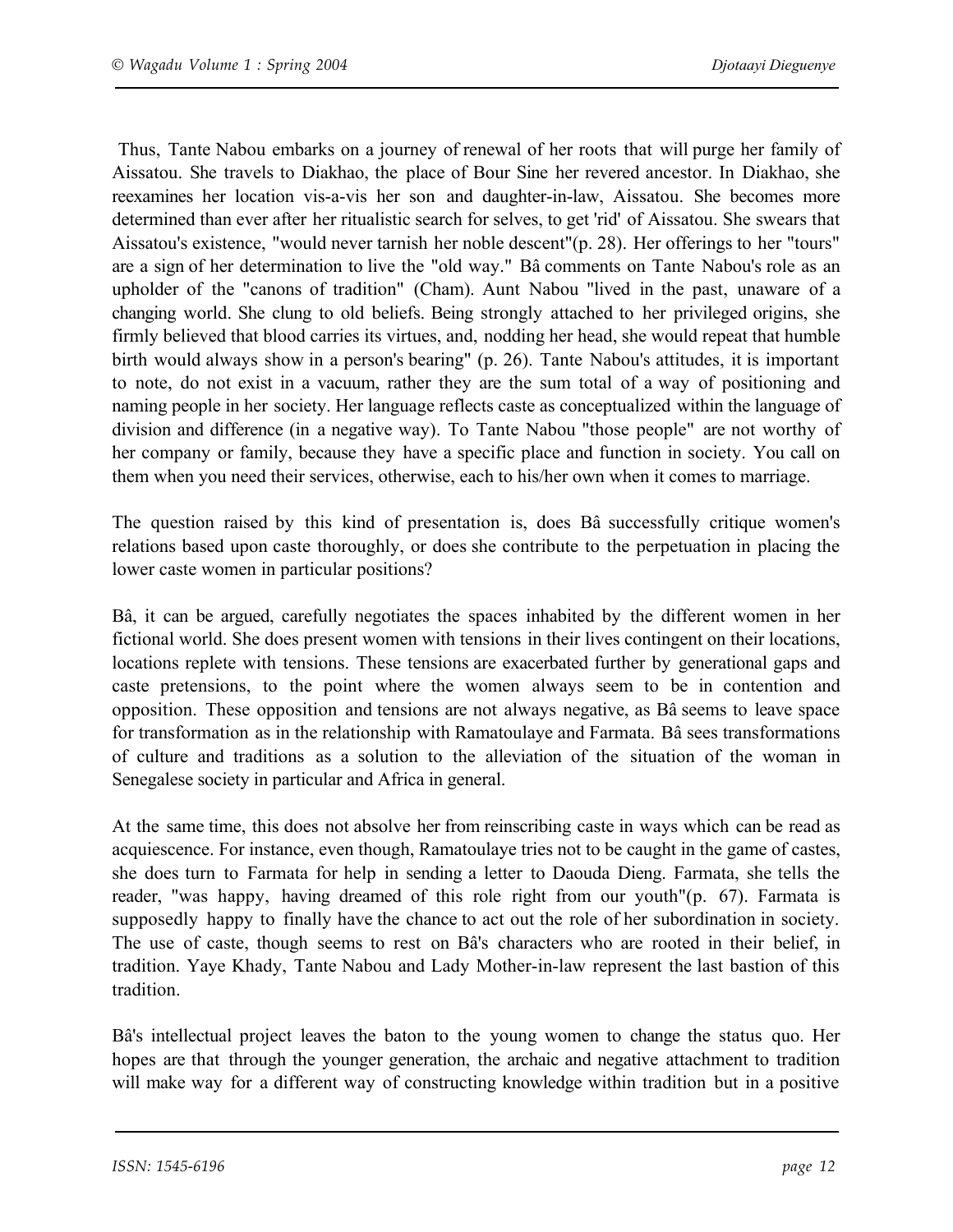manner. This transformation, she firmly believes can and will take place within Senegalese society.

#### BIBLIOGRAPHY

Works by Mariama Bâ

Mariama Bâ, Une si longue lettre, Dakar: Nouvelles Editions Africaines, 1980.

Mariama Bâ. So Long a Letter London: Heinemann 1981. Translated into English by Modupe Thomas.

Mariama Bâ, Scarlet Song, Essex:Longman, 1986, Translated into English by Dorothy Blair.

Studies of Mariama Bâ

d'Almeida, Irene. "The Concept of Choice in Mariama Bâ's Fiction," in Ngambika: Studies of Women in African Literature. Eds. Carole Boyce Davies and Anne Adams Grave. Trenton: Africa World Press, Inc., 1986.

Borgomano, Madeleine. Voix et visages de femmes: dans les livres écrit par des femmes en Afrique francophone. France: Corlet, 1989.

Diop, Abdoulaye Bara. La societé wolof; tradition et changement:les systèmes d'inégalite et de domination. Dakar: Karthala, 1981.

Fall, Aminata Sow. Interviewed by Don Burness in Wanasema: Conversations with African Writers. Ed. Don Burness, Athens, Ohio: Ohio University Monographs in International Studies, 1985.

Gates, Henry Louis. The Signifying Monkey. London: Oxford University Press, 1988.

Klein, Martin. Islam and Imperialism in Senegal. Stanford: Stanford University Press, 1968.

Jagne, Siga Fatima. An interview with Sèmbene Ousmane, 1986. Unpublished.

Kembe, Milolo. L'image de la femme chez les romancieres de l'Afrique noire francophone. Fribourg: Editions universitaires Fribourg Suisse, 1986.

Kembe, Milolo. "Modes de Contextualisation dans Une si longue lettre et L'appel des arènes" in the Literary Griot 4.1 & 2 (Spring/Fall 1992).